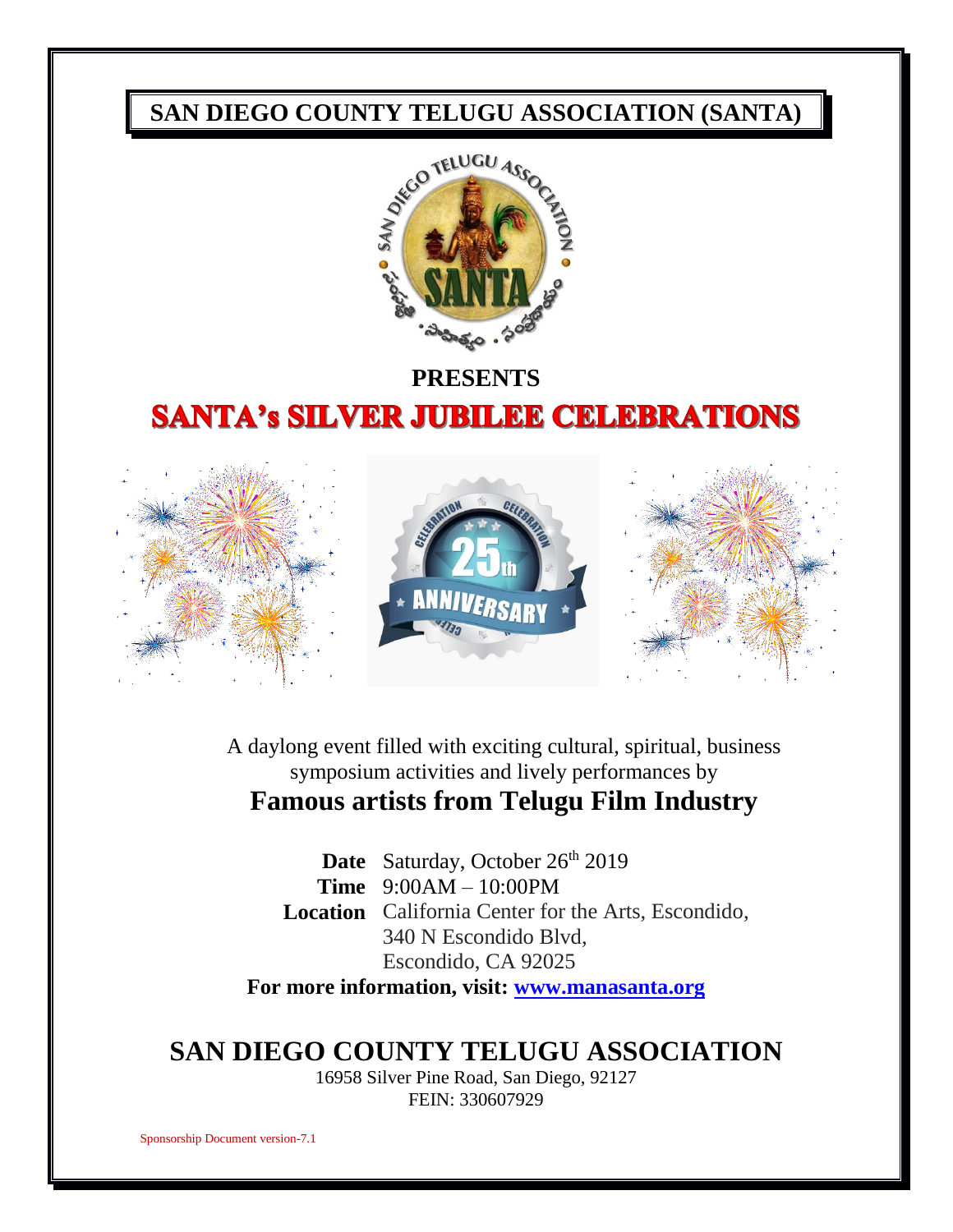Dear Sponsor,

San Diego County Telugu Association (SANTA) is a 501c(3) registered non-profit organization whose mission is to serve all of Telugu community without prejudice of region, religion or caste. SANTA organizes cultural events to cater to the Telugu speaking Indian community in the San Diego County area. This year, marks landmark 25 glorious years since the organization's inception. During the last 25years we have been regularly presenting biannual grand events providing a platform for the local artists to showcase their talent, educating the next generation in our cultural heritage and creating interest in Telugu traditions, festivals and nativity.

As an organization, SANTA has evolved constantly and always strives to give back to the community. For this magnificent event, we are bringing the entire Telugu community in southern California together as one big happy family to celebrate "SANTA" silver jubilee anniversary on Saturday the  $26<sup>th</sup>$  of October, 2019.

The event will involve a daylong of celebrations spanning various spiritual, business symposiums and numerous cultural performances. Numerous local artists who have trained for weeks have come forward to contribute to this community event. There would be many foot tapping and enthralling performances from various local talented artists. In addition to the above festivities, we are also planning to invite prominent playback singers, celebrities from Telugu film industry to perform at the event.

The event will also provide a stage for many prominent businesses and non-profit organizations operating from San Diego.

We have successfully catered to audiences of up to 1500 in a single event. Our last events were attended by around 750 people and we received tremendous cheer, encouragement and positive response from people about the events in our post-event surveys.

As a reputable business of the local community, we are contacting you to know if you would be willing to sponsor for our grand event. We hope that this opportunity during our landmark event would immensely benefit your business and your support will ensure that SANTA can provide a platform for local talent and promote our cultural to the younger generation. Please find attached our sponsor packet with a list of sponsorship types.

We hope we can count on your support. Please do not hesitate to contact us for any clarifications. One of our organizing committee members will personally provide you with more information. We would like to mention that we also appreciate donations in other forms like gift cards, gift hampers/baskets, discount coupons etc. for our audiences.

We look forward to hearing from you with a favorable reply and we appreciate your time and support.

Sincerely,

SANTA EC & SANTA Board Email: [manasantagroup@gmail.com](mailto:manasantagroup@gmail.com)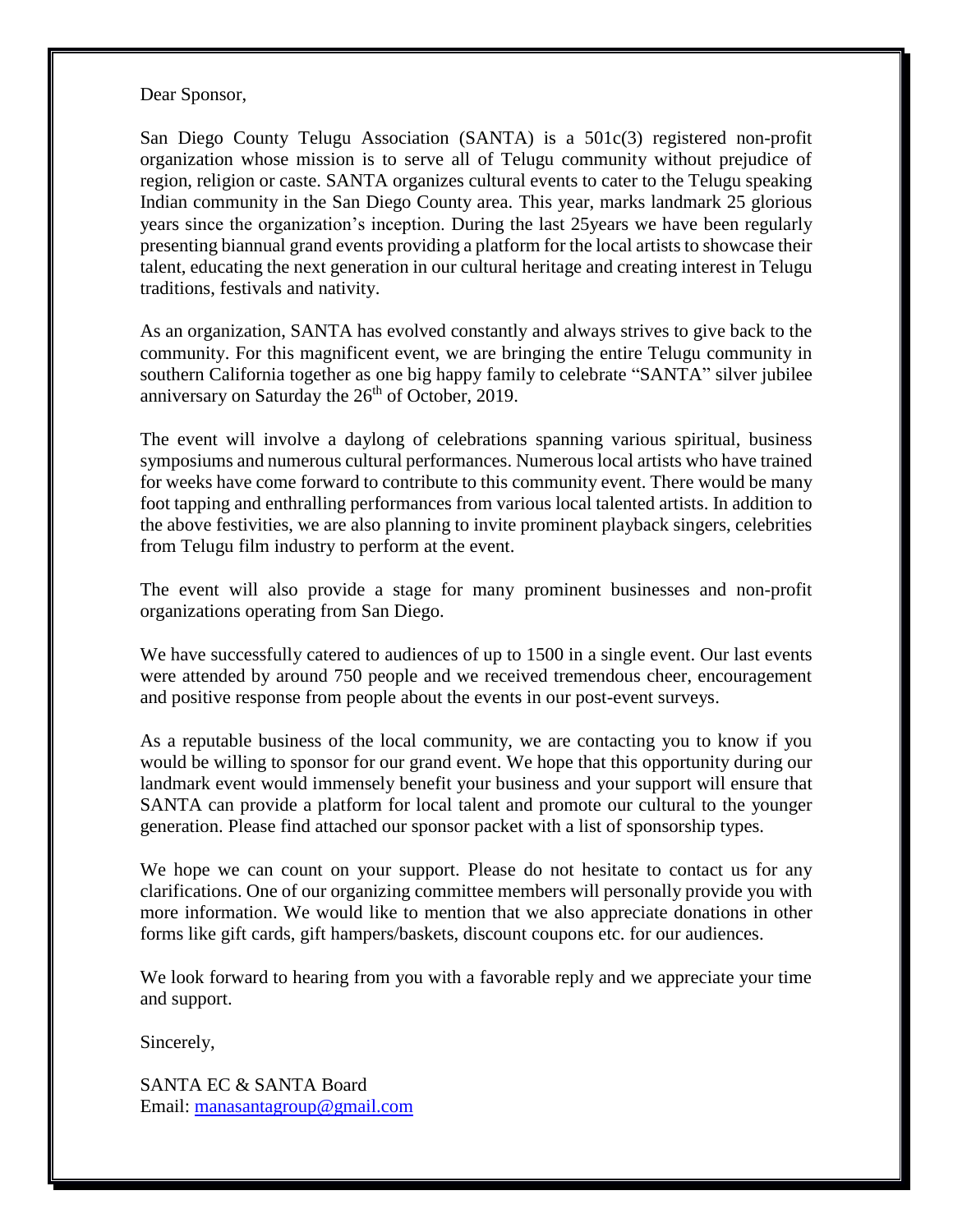| SAN DIEGO COUNTY TELUGU ASSOCIATION (SANTA)<br><b>SPONSORSHIP APPLICATION</b>                                                   |                                                                                       |                         |  |  |
|---------------------------------------------------------------------------------------------------------------------------------|---------------------------------------------------------------------------------------|-------------------------|--|--|
| <b>Organization Name:</b>                                                                                                       |                                                                                       |                         |  |  |
| Organization Description (restaurant, educational, financial etc):                                                              |                                                                                       |                         |  |  |
| Is your Organization Non-Profit : ( ) Yes<br>$( )$ No                                                                           |                                                                                       |                         |  |  |
| <b>Contact Person:</b>                                                                                                          |                                                                                       | <b>Title:</b>           |  |  |
| <b>Phone:</b>                                                                                                                   |                                                                                       | e-mail:                 |  |  |
| URL:                                                                                                                            |                                                                                       |                         |  |  |
| <b>Mailing Address:</b>                                                                                                         |                                                                                       |                         |  |  |
| City:                                                                                                                           | State:                                                                                | <b>ZIP Code:</b>        |  |  |
| List the intended type of sponsorship (see next page for the list and their prices)                                             |                                                                                       |                         |  |  |
| List No.                                                                                                                        |                                                                                       | <b>Sponsorship Type</b> |  |  |
|                                                                                                                                 |                                                                                       |                         |  |  |
|                                                                                                                                 |                                                                                       |                         |  |  |
|                                                                                                                                 |                                                                                       |                         |  |  |
|                                                                                                                                 |                                                                                       |                         |  |  |
|                                                                                                                                 |                                                                                       |                         |  |  |
|                                                                                                                                 |                                                                                       |                         |  |  |
|                                                                                                                                 |                                                                                       |                         |  |  |
|                                                                                                                                 | For Payment via Check: Please provide your Check#                                     |                         |  |  |
| For Payment via Credit Card use: https://www.manasanta.org/donate                                                               |                                                                                       |                         |  |  |
|                                                                                                                                 |                                                                                       |                         |  |  |
|                                                                                                                                 |                                                                                       |                         |  |  |
|                                                                                                                                 |                                                                                       | <b>SIGNATURES</b>       |  |  |
|                                                                                                                                 | I authorize the above information to best of my knowledge.                            |                         |  |  |
| Signature of applicant:                                                                                                         |                                                                                       | Date:                   |  |  |
|                                                                                                                                 | Note: All checks/cashier checks are payable to "San Diego County Telugu Association". |                         |  |  |
| <b>SANTA OFFICE USE ONLY</b>                                                                                                    |                                                                                       |                         |  |  |
| <b>Approval Status:</b>                                                                                                         |                                                                                       | Date:                   |  |  |
| Once this application is duly filled and signed, please contact us at manasantagroup@gmail.com and we can collect it in person. |                                                                                       |                         |  |  |